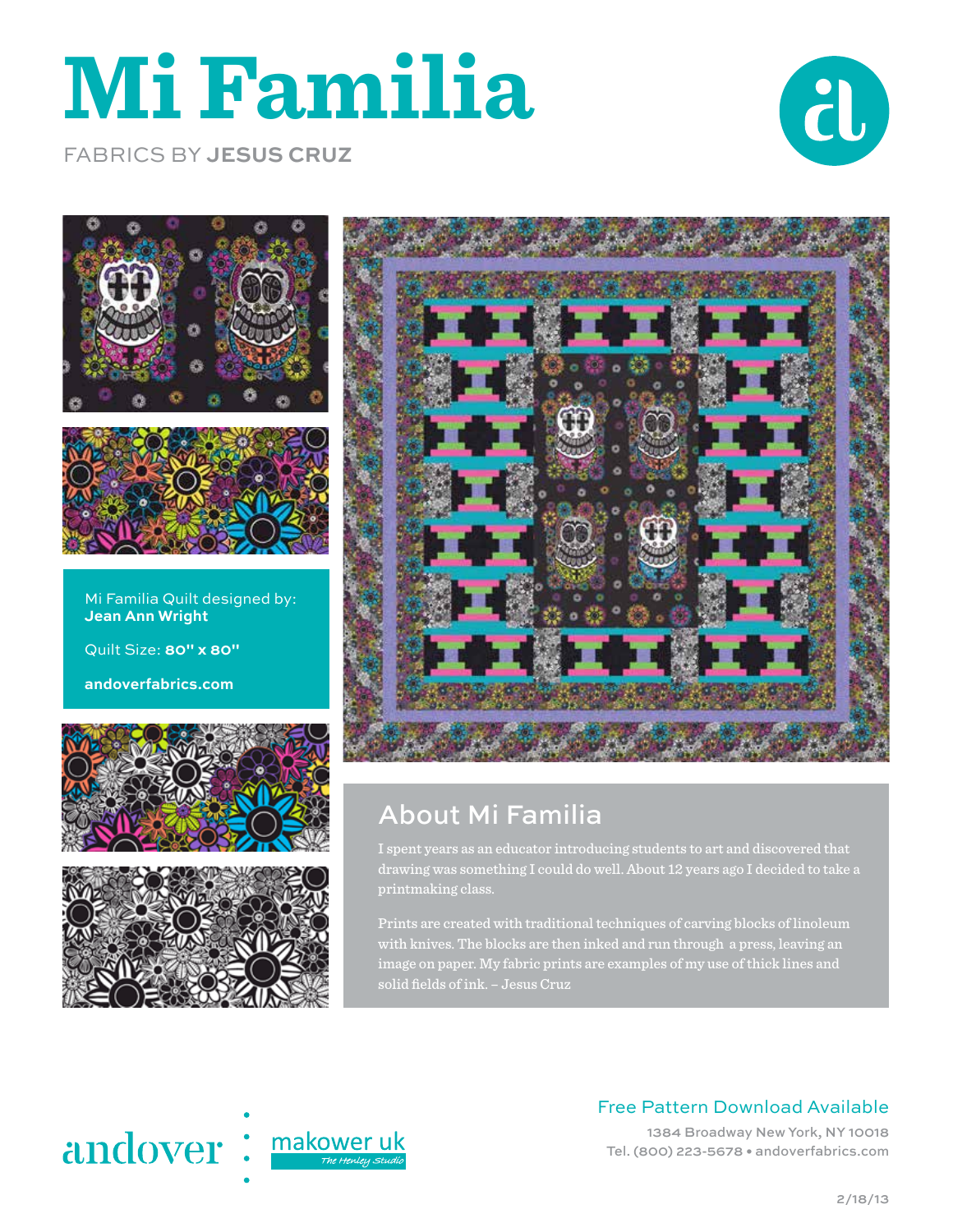# **Mi Familia Quilt**

Introducing Andover Fabrics new collection: Mi Familia by Jesus Cruz Quilt designed byJean Ann Wright

Quilt finishes 80" x 80" 26 Courthouse Steps Blocks: 8" x 8"

*Celebrate Dia de los Muertos (Day of the Dead) with this colorful quilt. The national holiday is celebrated in Mexico as well as many other countries to remember family members and friends who have died. The printed center panel shows stylized grinning skulls as well as bright flowers, images that are always part of the celebration.*

#### **Cutting Directions**

#### **Note: Read assembly directions before cutting patches.**

All measurements are cut sizes and include seam allowances. Borders are cut the exact lengths required plus  $\frac{1}{4}$ " seam allowances. WOF designates the width of fabric from selvedge to selvedge (approximately 42" wide).

- **Fabric A** Fussy-cut (1) panel  $22\frac{1}{2}$ " x  $40\frac{1}{2}$ " (see Step 1)
- **Fabric B** Cut (9) strips  $2\frac{1}{2}$ " x WOF for binding
- **Fabric C** Cut (16) rectangles  $4\frac{1}{2}$ " x  $8\frac{1}{2}$ " for setting patches
- **Fabric D** Cut (2) top/bottom borders  $6\frac{1}{2}$ " x  $80\frac{1}{2}$ ", cut crosswise and pieced
	- Cut (2) side borders  $6\frac{1}{2}$ " x  $68\frac{1}{2}$ ", cut crosswise and pieced
- **Fabric E** Cut (2)  $t/b$  borders  $4\frac{1}{2}$ " x  $64\frac{1}{2}$ ", cut crosswise and pieced Cut (2) side borders  $4\frac{1}{2}$ " x  $56\frac{1}{2}$ ", cut crosswise and pieced
- **Fabric F** Cut (52) rectangles  $1\frac{1}{2}$ " x  $6\frac{1}{2}$ " for Courthouse Steps Blocks
- **Fabric G** Cut (52) rectangles  $1\frac{1}{2}$ " x  $4\frac{1}{2}$ " for Courthouse Steps Blocks
- **Fabric H** Cut (2) top/bottom borders  $2\frac{1}{2}$ " x 68 $\frac{1}{2}$ ", cut crosswise and pieced

Cut (2) side borders  $2\frac{1}{2}$ " x  $64\frac{1}{2}$ ", cut crosswise and pieced Cut (26) squares  $2\frac{1}{2}$ " x  $2\frac{1}{2}$ " for Courthouse Steps Blocks

- **Fabric I** Cut (52) rectangles  $1\frac{1}{2}$ " x  $8\frac{1}{2}$ " for Courthouse Steps Blocks
- **Fabric J** Cut (2) side strips  $1\frac{1}{2}$ " x  $40\frac{1}{2}$ ", cut crosswise Cut (52) rectangles  $1\frac{1}{2}$ " x  $6\frac{1}{2}$ " for Courthouse Steps Blocks Cut (52) rectangles  $1\frac{1}{2}$ " x  $4\frac{1}{2}$ " for Courthouse Steps Blocks Cut (52) rectangles  $1\frac{1}{2}$ " x  $2\frac{1}{2}$ " for Courthouse Steps Blocks
- **Backing** Cut (2) panels 88" x WOF, pieced to fit quilt top with overlap on all sides

|                         |        | Yardage              | Fabric     |
|-------------------------|--------|----------------------|------------|
| <b>Fabric A</b> center  |        | 1 panel              | $7103 - M$ |
| <b>Fabric B</b> binding |        | $\frac{3}{4}$ yard   | $7104 - K$ |
| <b>Fabric C</b> setting |        | $\frac{5}{8}$ yard   | 7107-K     |
| <b>Fabric D</b> border  |        | $1\frac{3}{4}$ yards | 7107-KM    |
| <b>Fabric E</b> border  |        | $1\frac{1}{8}$ yards | $7107 - M$ |
| <b>Fabric F</b>         | blocks | 2 yard               | 2847-E     |
| <b>Fabric G</b> blocks  |        | $\frac{3}{8}$ yard   | 2847-G6    |
| <b>Fabric H</b> blocks  |        | $\frac{3}{4}$ yard   | 2847-P1    |
| <b>Fabric I</b>         | blocks | $\frac{5}{8}$ yard   | 2847-T     |
| <b>Fabric J</b>         | blocks | 1 yard               | 2847-K     |
| <b>Backing</b>          |        | 5 yards              | $7104 - M$ |

#### **Making the Quilt**

- **1.** Cut the printed panel to center the 4 skulls. Be sure to have the same amount of background black print at the top and bottom. Referring to the Quilt Diagram, sew Fabric J strips to sides of the center panel.
- **2.** Referring to the Courthouse Steps Block diagram, sew each "round" of strips to the center square with sides first, and then top/bottom strips. Sew 3 rounds of strips to make a block.



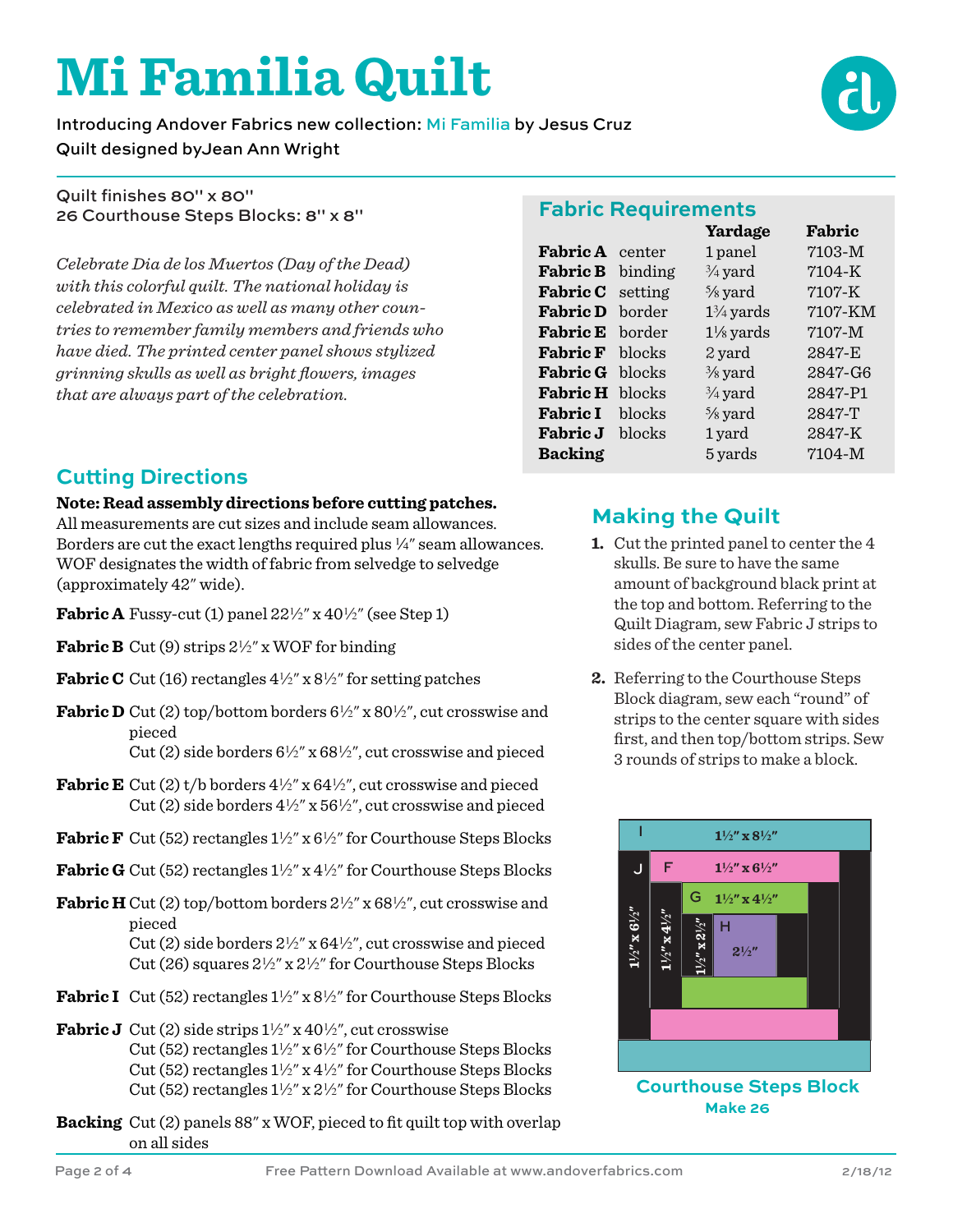#### **Mi Familia Quilt**

- **3.** Referring to the Quilt Diagram, sew 1 Courthouse Steps Block between 2 Fabric C rectangles to make a C/Block/C unit. Make 6 like this. Sew 2 Courthouse Steps Blocks side by side with black strips touching. Make (4) 2-Block units like this. Join C/Block/C units and 2-Block units in a vertical row as shown. Sew to the side of the center panel. Repeat on the other side.
- **4.** Join 6 Courthouse Steps Blocks with 2 Fabric C rectangles in the order shown. Sew to the top of the quilt. Repeat for the bottom.
- **5.** Sew Fabric E short borders to the sides. Sew Fabric E long borders to the top and bottom. Repeat these steps to add Fabric H and Fabric D borders.

#### **Finishing the Quilt**

**6.** Layer the quilt with batting and backing and baste. Quilt in the ditch around borders and block patches. Quilt around the printed motifs in the center panel. Bind to finish the quilt.



**Quilt Diagram**